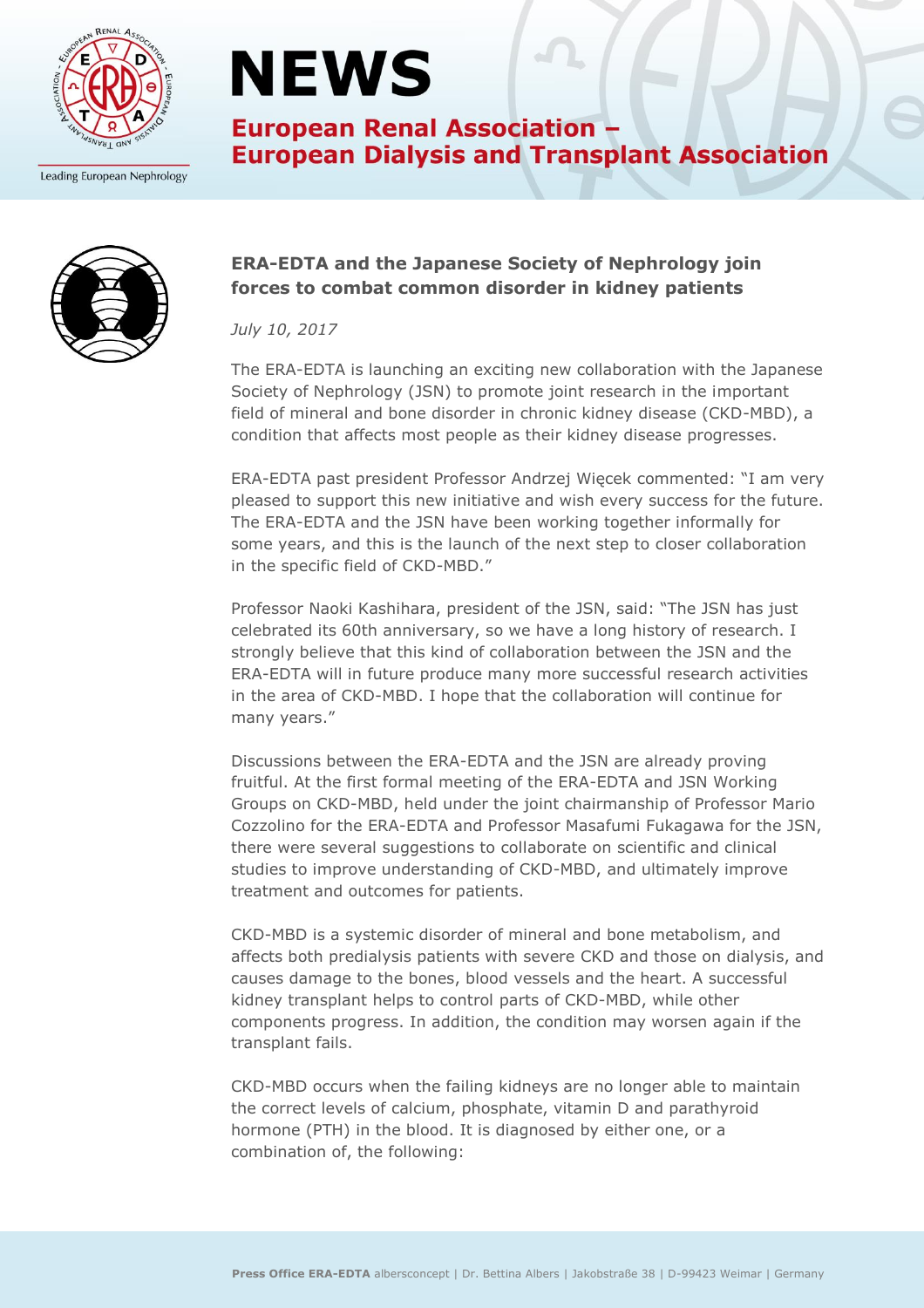

## **NEWS**

### **European Renal Association -European Dialysis and Transplant Association**

Leading European Nephrology

- Abnormalities of calcium, phosphorus, PTH, vitamin D metabolism or endocrine axes related to these.
- Abnormalities in bone turnover, mineralization, volume, linear growth or strength.
- Deposits of calcium in the blood vessels or other soft tissues.

#### **About ERA-EDTA**

With almost 7,000 members, the ERA-EDTA ("European Renal Association – European Dialysis and Transplant Association") is one of the biggest nephrology associations worldwide and one of the most important and prestigious European Medical Associations. It supports basic and clinical research in the fields of clinical nephrology, dialysis, renal transplantation and related subjects. It also supports a number of studies as well as research groups and has founded a special "Fellowship Programme" for young investigators as well as grant programmes. In order to involve young nephrologists in all activities ERA-EDTA has the Young Nephrologists' Platform (YNP), a very active committee whose board includes members who are 40 years old or younger. Besides, it has established various working groups to promote the collaboration of nephrologists with other medical disciplines (e.g. cardiology, immunology). Furthermore, a "European Renal Best Practice" (ERBP) advisory board was established by the ERA-EDTA to draw up and publish guidelines and position statements. Another important goal of the ERA-EDTA is education: several series of CME-courses as well as the annual congress offer an attractive scientific programme to cover the need of continuous medical education for doctors working in the fields of nephrology, dialysis and transplantation. The association's journals, NDT (Nephrology, Dialysis, Transplantation) and ckj (Clinical Kidney Journal), are currently the leading nephrology journals in Europe; furthermore NDT-Educational is the online educational journal, open for free to all uses, of the Society as well as the very important and useful feature of NDT-Educational "Literature Review". The ERA-EDTA Registry is a large epidemiologic database comparing countries by assessing nephrology practice throughout Europe. ENP, the European Nephrology Portal, is the latest new initiative of ERA-EDTA: here all those interested in the activities of the Society can find everything that is done, all in one place! Finally, ERA-EDTA is member of the European Kidney Health Alliance (EKHA), a consortium of patients, nurses, foundations all related to renal issues that actively interacts with the European Parliament. For more information please visit www.era-edta.org

#### **About JSN**

The Japanese Society of Nephrology (JSN) has been dedicated to preventing, treatment, curing of kidney diseases and thus improving the lives of all people affected by kidney diseases since its establishment in 1959. To achieve our mission, the JSN undertakes a broad range of efforts that: support research activities, facilitate the translation of new research findings into novel therapies, improve clinical care through professional training and education programs, connect health care professionals, raise public awareness of the importance of early recognition and treatment of kidney diseases, and expand collaborative alliances with other countries.